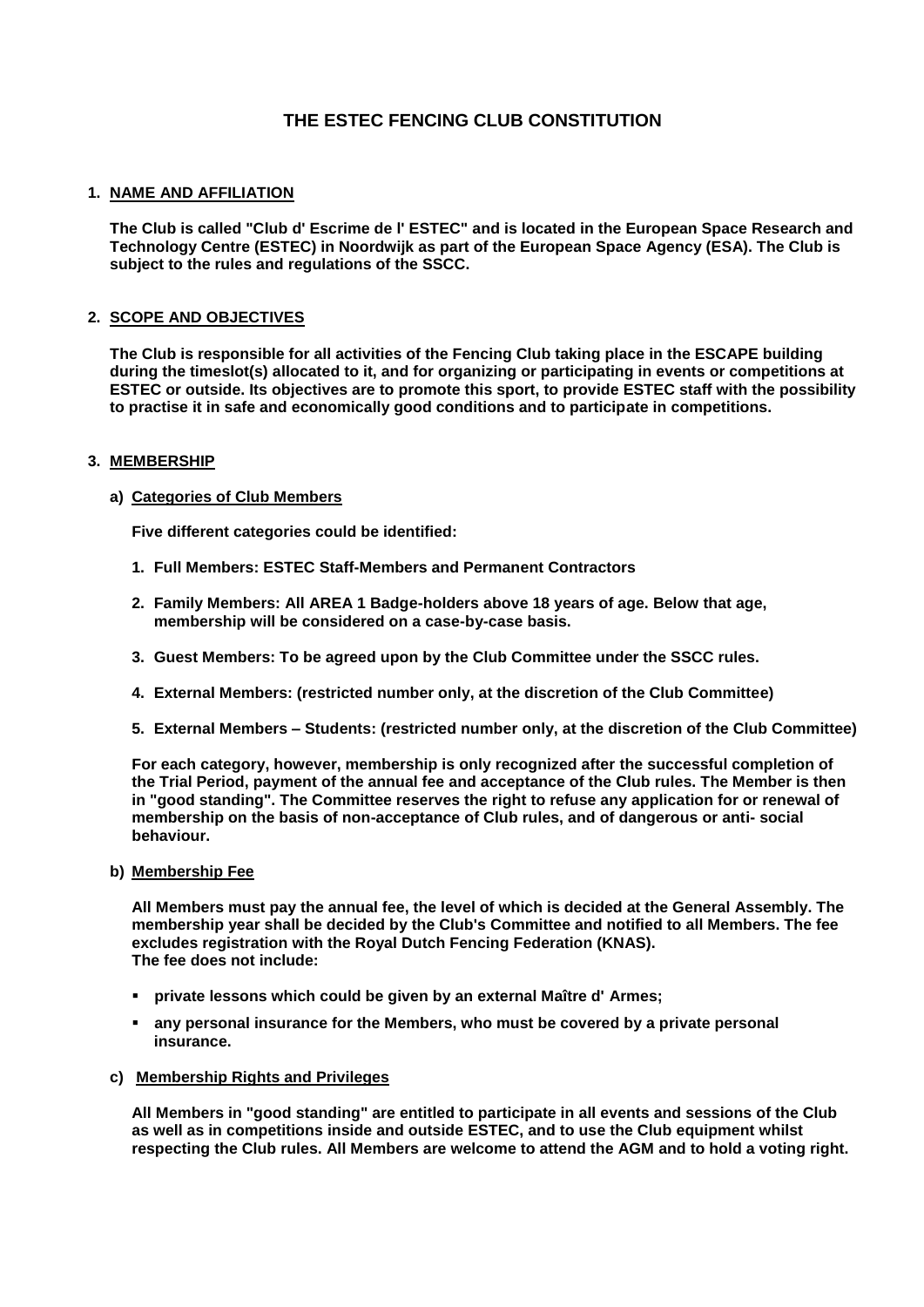## **4. COMMITTEE**

**The Committee is elected for a period of one year during the Annual General Meeting.** 

#### **a) Structure and Organization**

**The Committee is composed of six members:**

- **1 Chairman**
- **2 Vice-Chairman**
- **3 Secretary**
- **4 Treasurer**
- **5 Armurier**
- **6 Training Officer**

**The Chairman or Treasurer, one of them being an ESA staff member, is the Club's Representative to the SSCC. The Committee shall decide on its own internal working and responsibility structure, with the limitation that final authority and responsibility remains with the Chairman, or in his absence the Vice-Chairman.**

**In the event of a member leaving the Committee during the course of the year, the Committee may, at its discretion, co-opt an acting member until the next AGM.**

**Should the Chairman and/or the Treasurer resign during the course of the year, a replacement must be elected during an Extraordinary General Assembly to be called within three weeks of the resignation.** 

#### **b) Role and Authority**

**The Committee:**

- **is responsible for promoting and developing the scope and objectives of the Club;**
- **is empowered to act on behalf of the Club and to take binding decisions (except those concerning termination of the Club);**
- **is entitled to take disciplinary action. Such actions must be notified to all Members and reported at the AGM;**
- **must report on its decisions and management at the AGM;**
- **is the sole coordinator between the Club and:**
	- **the other Clubs;**
	- **the SSCC;**
	- **the Club House Board;**
	- **the ESTEC Administration.**

## **5. ANNUAL GENERAL MEETING**

#### **a) General Arrangements**

**Within the boundaries laid down in this Constitution, the AGM has the highest authority over Club matters. A quorum of 10% of the Members is necessary at an AGM.**

**If this is not reached, the AGM is declared void and an Extraordinary General Assembly (EGM) has to be called within three weeks. No quorum is then required. An AGM must be held every year and shall meet the requirements of the SSCC. EGMs may be held at any time upon decision of the Committee, or upon petition signed by at least 25% of the "full" members. In the latter case, the petition shall state the reason for the meeting and shall be sent to the Chairman of the Club. Such an EGM shall be held within three week of receipt of the petition by the Chairman. The Committee must notify all Club Members of the date, venue and agenda of a General Meeting at least two weeks prior to its holding**

#### **All Members may submit:**

- **proposals to the Committee for inclusion as an agenda item at least four weeks before the AGM;**
- **proposals to be included in the agenda, under A.O.B., at least one week before the AGM.**